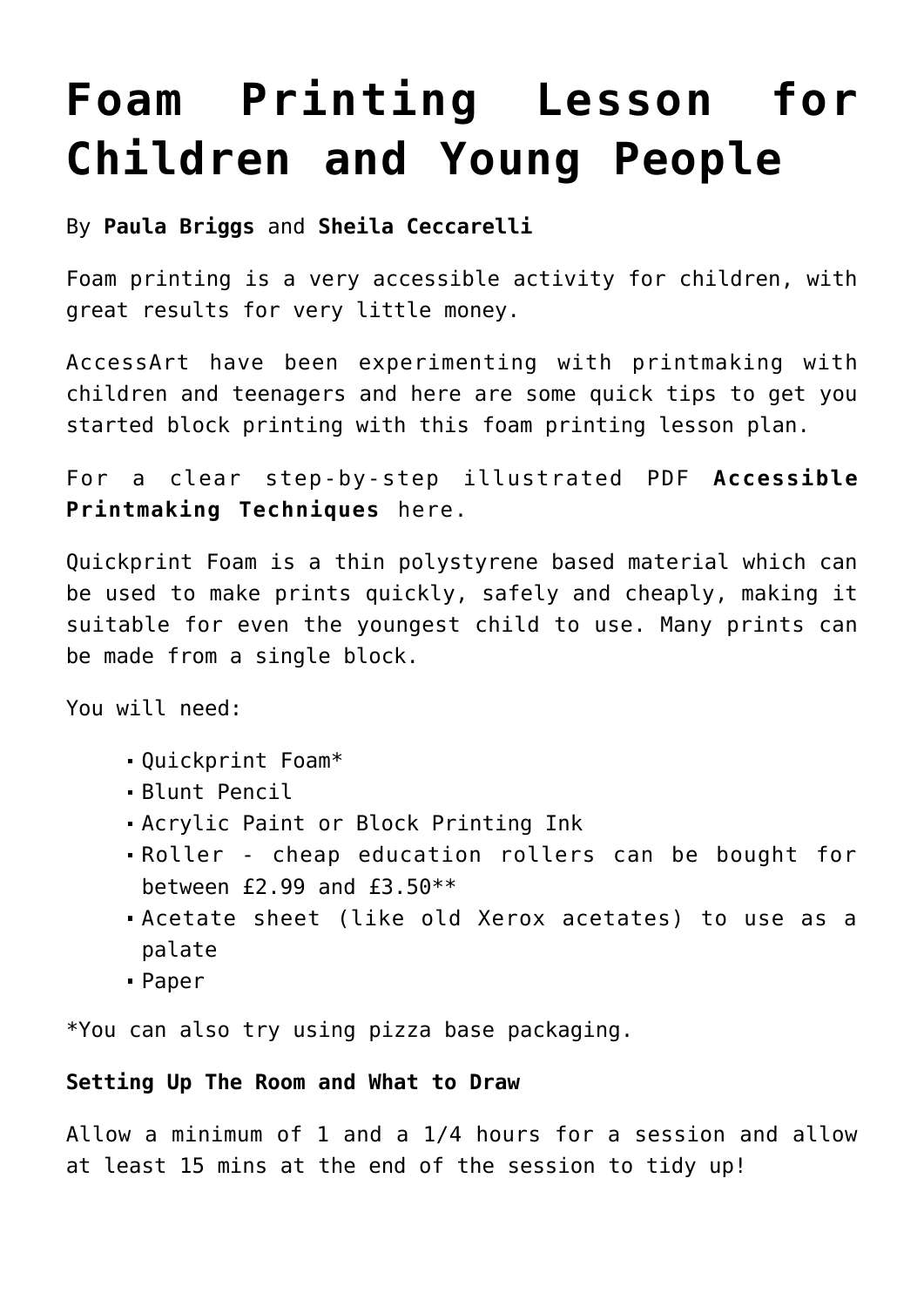|          | Please log in here to access full content. |
|----------|--------------------------------------------|
| Username |                                            |
| Password |                                            |
|          | Login $\mid \boxtimes$ Remember me         |
|          | Forgot Password                            |

**To access all content, I would like to join as…**

### **An Individual**



Creative practitioners, educators, teachers, parents, learners… [From £3.50](https://www.accessart.org.uk/individual-membership/)